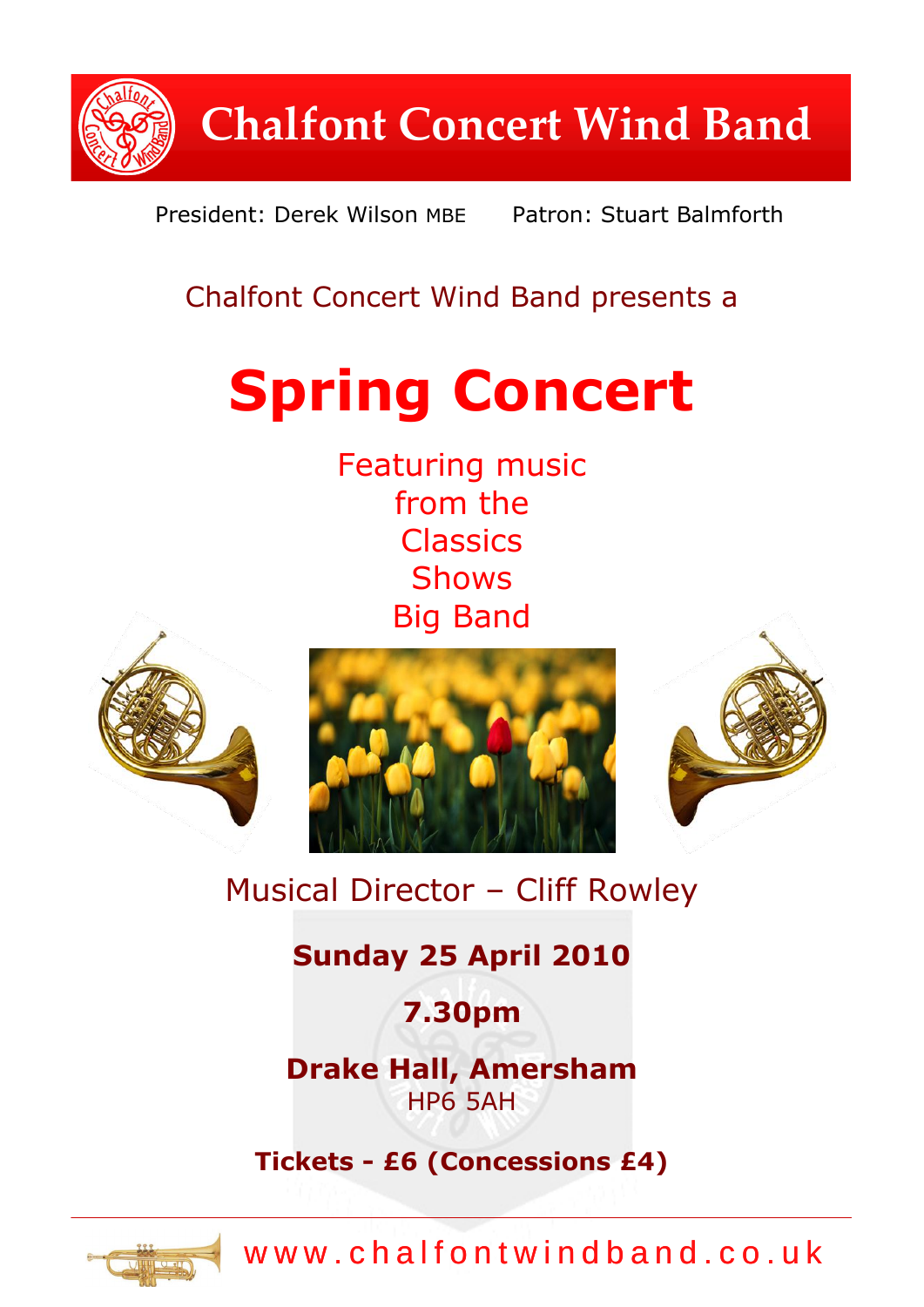#### **THE CHALFONT CONCERT WIND BAND**

The Chalfont Concert Wind Band was founded in 1977. The Band's aim is to encourage the interest of musicians in making music together (young and old alike) and to give them plenty of experience of playing in public. To add variety, there are also instrumental ensembles associated with the Band. The Band is able to serve the local community by playing on suitable occasions, and raises considerable sums of money for charity.

Anyone playing a wind band instrument is welcome to join. The Concert Band requires Grade 5 standard and 'B' Band requires no graded standard, but lots of enthusiasm! Both the Concert and 'B' Band meet weekly for rehearsals on Monday evenings at Robertswood School, Chalfont St Peter, Bucks.

Rehearsal times are: 6.30 pm – 7.30 pm ('B' Band) 7.45 pm – 9.45 pm (Concert Band)

If you are interested in joining one of the Bands, please contact us for further information – or even come along on a Monday evening. We would love to see you.

#### **Contacts:**

Bryan Ogilvie (Chairman): 020 8998 7042 Cliff Rowley BA(Hons) (Musical Director): 01494 531146 **Website: www.chalfontwindband.co.uk email: enquiries@chalfontwindband.co.uk** 

#### **CONCERT BAND MEMBERS**

| Piccolo:              | Kirsty Rowley                                                                       |
|-----------------------|-------------------------------------------------------------------------------------|
| Flute:                | Denise Ballheimer, Lucy Clayton, Andrea Coventry, Coralia Galtier, Lesley Lockhart, |
|                       | Kirsty Rowley                                                                       |
| Oboe:                 | Kim Horgan                                                                          |
| Clarinet:             | Lou Browning, Gemma Bryson, Mary Cadman, Petra Cooper, Laura Coventry,              |
|                       | Barbara Douglas, David Hall, Bryan Ogilvie, Helen Thrussell, Andrew Warren,         |
|                       | Catherine Young                                                                     |
| Eb Clarinet           | Helen Thrussell                                                                     |
| <b>Bass Clarinet:</b> | <b>Rosalind Aspinall</b>                                                            |
| Alto Sax:             | Sandra Dowler, Kathy Inker, Sara Paul                                               |
| Tenor Sax:            | George Taylor, Philip Wilson                                                        |
| <b>Baritone Sax:</b>  | Margaret Pianta                                                                     |
| French Horn:          | Bob Paxman, Derek Wilson                                                            |
| Trumpet:              | David Adamson, Thomas Adamson, Gerard Farrell                                       |
| Trombone:             | Alex Conen, Helen Farrington                                                        |
| Euphonium:            | Paul Austin                                                                         |
| Tuba:                 | James Heath                                                                         |
| <b>Bass Guitar:</b>   | Jim Pullen                                                                          |
| Percussion:           | Catherine Young                                                                     |
| 'B' BAND MEMBERS      |                                                                                     |
| Piccolo:              | Kirsty Rowley                                                                       |
| Flute:                | Rebecca Barnard, Jessica Curson, Alexia Dodd, Kirsty Rowley                         |
| Oboe                  | Laura Coventry                                                                      |
| Clarinet:             | Rachel Barnard, Sue Barnard, Emily Poulson                                          |
| Alto Sax:             | Gemma Bryson, Harry Colman, Katie Fenton                                            |
| Tenor Sax:            | Martin Richardson                                                                   |
| French Horn           | Matthew Adamson                                                                     |
| Trumpet:              | Thomas Adamson                                                                      |
| Trombone:             | Alex Conen                                                                          |
| Synthesiser           | Bryan Ogilvie                                                                       |
| Piano:                | Mary Cadman                                                                         |
| <b>Percussion:</b>    | Ben Kolka                                                                           |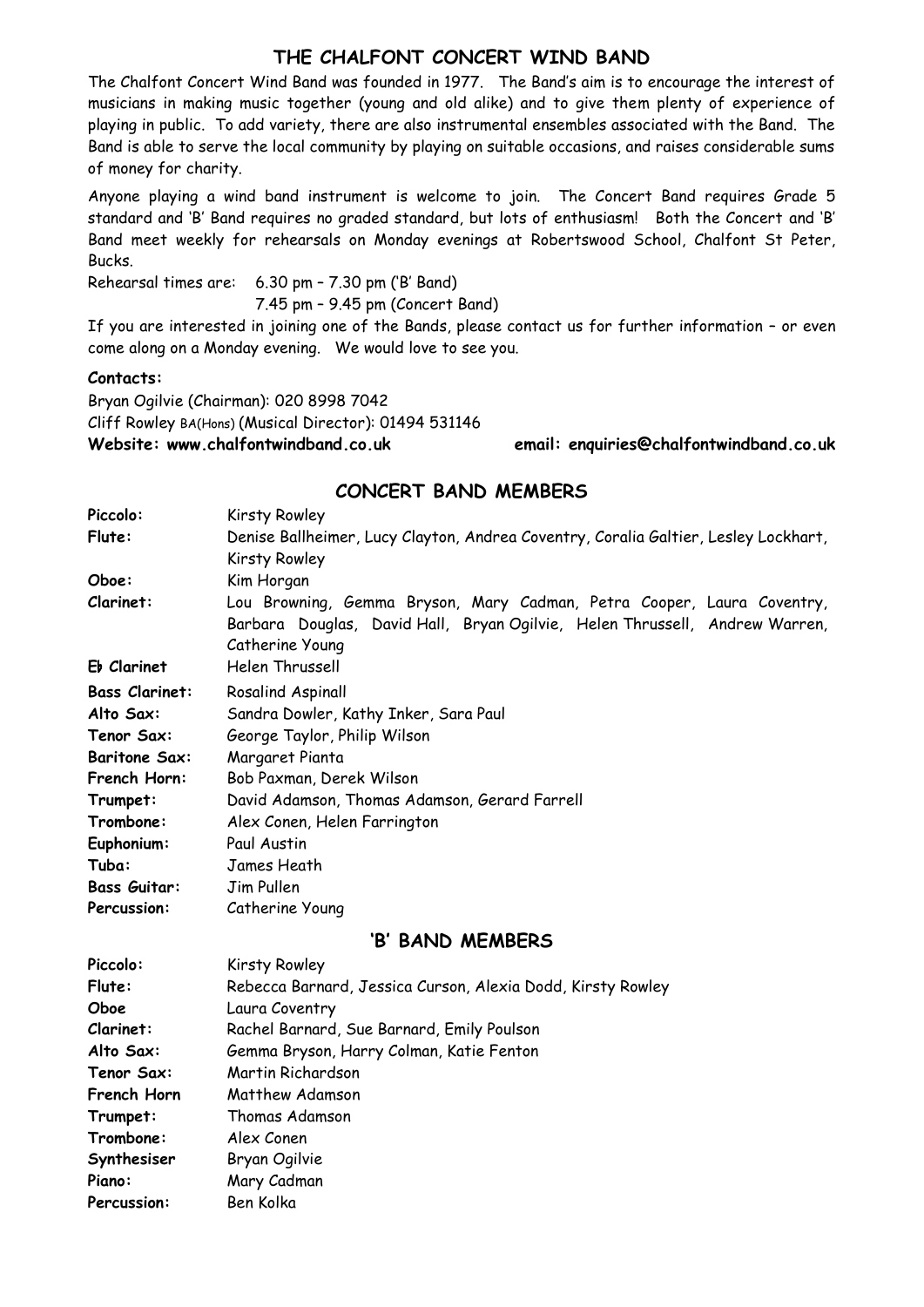## **PROGRAMME - PART ONE**

#### **Compere: John Cadman**

**The National Anthem Marche Militaire** Charles Gounod arr Trevor L Sharpe **Pink Panther** Henry Mancini George Taylor (Saxophone) arr Cliff Rowley **Excerpts from the Works of Robert Farnon** arr W J Duthoit ARCM **Clarinet Quartet: Cinerama (Organ Interlude, Newsreel)** James Rae Rosalind Aspinall, Mary Cadman, Petra Cooper, Bryan Ogilvie **March: Fame and Glory Albert E Matt** 

Conducted by Derek Wilson MBE

**Flute Solo: Sunstreams** Ian Clarke

Kirsty Rowley (Flute)

arr Charles Godfrey

**John Williams Blockbusters** John Williams (Music of ET, Harry Potter and Star Wars) example arr Paul Cook

## **INTERVAL**

**(20 minutes)** Refreshments will be served in an adjoining Room (a donation will be appreciated)